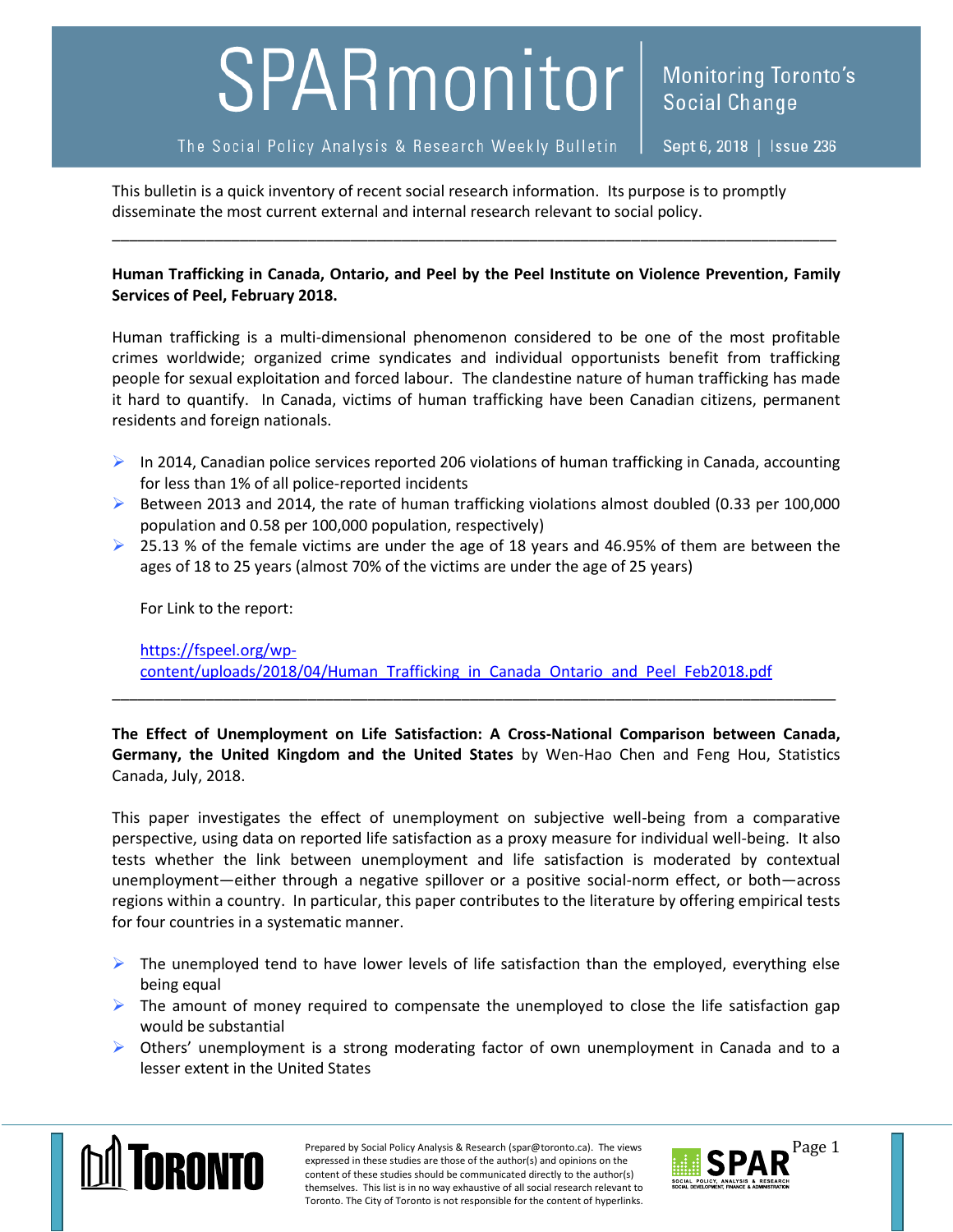For link to the report:

## <https://www150.statcan.gc.ca/pub/11f0019m/11f0019m2018408-eng.pdf>

## **Political Typology Reveals Deep Fissures on the Right and Left** by Pew Research Centre, October 2017.

\_\_\_\_\_\_\_\_\_\_\_\_\_\_\_\_\_\_\_\_\_\_\_\_\_\_\_\_\_\_\_\_\_\_\_\_\_\_\_\_\_\_\_\_\_\_\_\_\_\_\_\_\_\_\_\_\_\_\_\_\_\_\_\_\_\_\_\_\_\_\_\_\_\_\_\_\_\_\_\_\_\_\_\_\_

This political typology reveals that even in a political landscape increasingly fractured by partisanship, the divisions within the Republican and Democratic coalitions may be as important a factor in American politics as the divisions between them. These are among the findings of Pew Research Center's new political typology, which sorts Americans into cohesive groups based on their values, attitudes and party affiliation, and provides a unique perspective on the nation's changing political landscape.

- $\triangleright$  Republicans can be divided into four groups: Core Conservatives, Country-First Conservatives, Market-Skeptics and New Era Enterprisers.
- ▶ Democrats can be divided into: Solid Liberals, Opportunity Democrats, Disaffected Democrats and Devout & Diverse.
- $\triangleright$  Political partisanship and polarization in the US have increased dramatically over the last 20 years.

For links to the reports:

[http://assets.pewresearch.org/wp-content/uploads/sites/5/2017/10/31115611/10-24-2017-Typology](http://assets.pewresearch.org/wp-content/uploads/sites/5/2017/10/31115611/10-24-2017-Typology-release.pdf)[release.pdf](http://assets.pewresearch.org/wp-content/uploads/sites/5/2017/10/31115611/10-24-2017-Typology-release.pdf)

[http://assets.pewresearch.org/wp-content/uploads/sites/5/2017/10/05162647/10-05-2017-Political](http://assets.pewresearch.org/wp-content/uploads/sites/5/2017/10/05162647/10-05-2017-Political-landscape-release.pdf)[landscape-release.pdf](http://assets.pewresearch.org/wp-content/uploads/sites/5/2017/10/05162647/10-05-2017-Political-landscape-release.pdf)

\_\_\_\_\_\_\_\_\_\_\_\_\_\_\_\_\_\_\_\_\_\_\_\_\_\_\_\_\_\_\_\_\_\_\_\_\_\_\_\_\_\_\_\_\_\_\_\_\_\_\_\_\_\_\_\_\_\_\_\_\_\_\_\_\_\_\_\_\_\_\_\_\_\_\_\_\_\_\_\_\_\_\_\_\_

**Rich Man, Poor Man: The Policy Implications of Canadians Living Longer** by Kevin Milligan and Tammy Schirle, C.D. Howe Institute, August 2018.

Increases in longevity have been brisk for Canadians, with both men and women experiencing longer lifespans past age 50 than the generations before them. Until now, however, there has been no study of long-term changes in longevity across earnings groups in Canada. This matters because with those extra years of life come some costs such as pensions, healthcare, and other age-dependent expenditures.

- $\triangleright$  Men have added 7.7 years of life after age 50 since 1965 and 1.9 years over the last decade alone
- $\triangleright$  The increase for women has been slightly slower, at 6.4 years gained, narrowing the gap between men and women
- $\triangleright$  Results show clear evidence of an earnings-longevity gradient for Canadians born between 1923 and 1955, with the highest male earners outliving the lowest earners by 8 years. For women, the earnings gradient is flatter than for men.